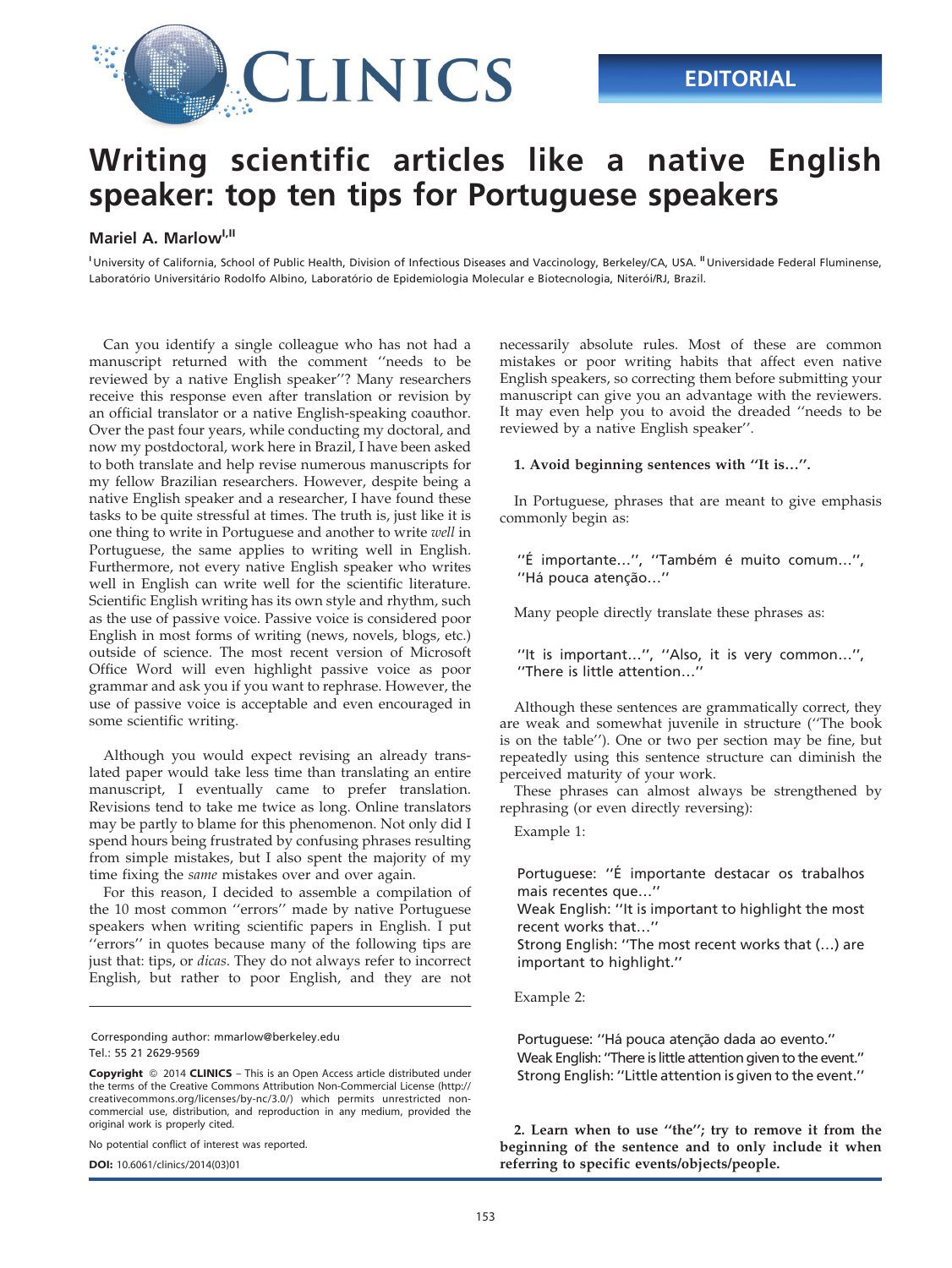

"As células foram plaqueadas..."

Which means the English translation would be:

''The cells were plated…''

Specifically for scientific writing, ''the'' can be removed to sound more professional.

''Cells were plated…''

However, you should add ''the'' to a phrase when it refers to specific people, places, events or populations. These types of errors usually result from incorrect usage of ''de'', ''da'' or ''do'' in Portuguese, so the usage of ''the'' in the phrase here would depend greatly on the context of the paragraph:

"...que ocasionou grande fluxo de populações humanas para a região." (referring to a specific event in time)

''…which caused large influx of human populations to the region.''

''…which caused the large influx of human populations to the region.''

### 3. Only capitalize subjects if they refer to the formal name of a place/department/title.

The most common mistake is ''state''. This word is only capitalized when it comes after a state's name as part of its formal title.

"O Departamento de Pediatria da UFF é localizado no Estado do Rio de Janeiro.''

Because this phrase is referring to the specific formal name of a pediatrics department, and if we keep the state in front of Rio de Janeiro, the capitalization should be:

## ''The Department of Pediatrics of UFF (FORMAL) is located in the state (INFORMAL) of Rio de Janeiro.''

However, you may sometimes refer to the place where you conducted a study by the type of location/department/ clinic, rather than by its formal name:

''O estudo foi realizado no Hospital Universita´rio da Universidade Federal do Rio de Janeiro no Estado do Rio de Janeiro. O Hospital da Universidade atende mais de 100 pacientes por dia.''

In this case, you do not need to capitalize the department/university in the second phrase because they are not the formal titles of the hospital and the university.

CLINICS 2014;69(3):153-157

Additionally, if you place ''state'' after ''Rio de Janeiro'', it can now be capitalized because it is part of the title:

''The study was conducted at the University Hospital of the Federal University of Rio de Janeiro (FORMAL) in Rio de Janeiro State. The hospital (INFORMAL) of the university (INFORMAL) attends more than 100 patients per day.''

Another common mistake occurs when referring to directions or regions, such as ''north'' or ''northern''. Capitalize "north", "south", "eastern", "northwest" and related terms when they refer to specific region names or to people who live in these regions. For example:

''A maioria das amostras foram coletadas do Centro-Oeste de Brasil.'' ''Majority of samples were collected from Central West (or Midwest) Brazil.''

Do not capitalize these words if they refer to the general direction or location:

''Majority of samples were collected from the central-western region of Brazil.''

## 4. Remove ''that''!

This is a very common style issue made by native English speakers and is a quick way to not only write in English but also to write well in English.

"That" should only be used at the beginning of a dependent clause or when describing a subject/noun:

### ''Os resultados mostraram que muitas pessoas gostam de frutas.''

Directly translated, Portuguese speakers normally feel more comfortable leaving the word ''that'' in the sentence. I have even had colleagues add ''that'' after I had removed it.

"The results showed that many people like fruits."

If you remove the ''that'', the meaning of the phrase does not change, and the phrase is not broken by a breath when you read the sentence aloud:

''The results showed many people like fruits.''

Read both aloud. Can you hear how ''that'' can break up a sentence and not flow as nicely?

However, you do need ''that'' in other situations:

''Os resultados que foram encontrados nesse estudo mostraram que muitas pessoas gostam de frutas.'' ''The results that were found in this study showed many people like fruits.''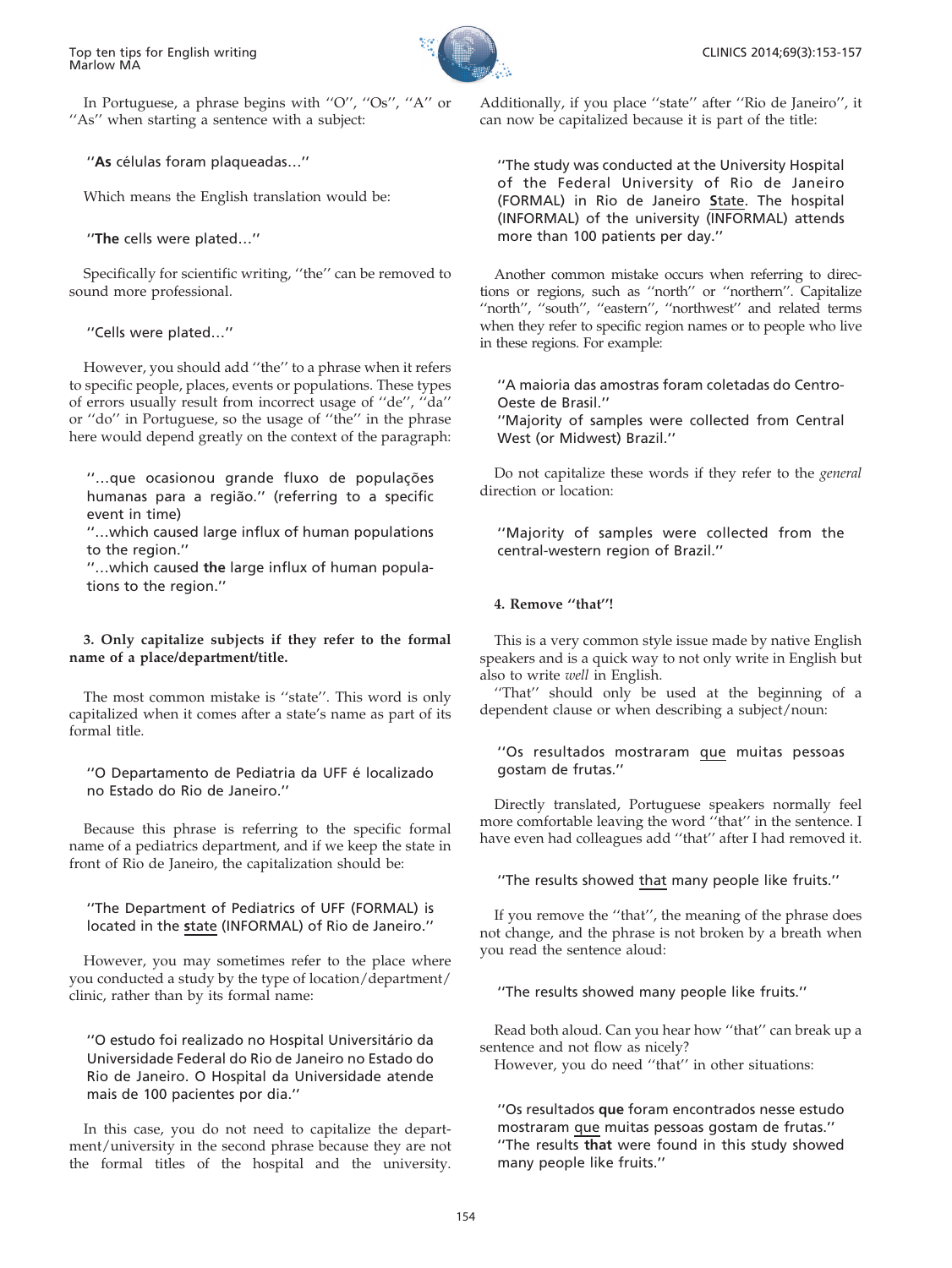

Suggest or suggested (sugere que ou sugerido que)

Observed (observamos que ou foi observado que)

Found or was found (encontramos que ou foi encontrado que)

Show or shown (mostramos que ou foi mostrado que)

Is important (é importante que)

Highlight (destacamos que)

5. Attempt to place adjectives, including possessive adjectives, in front of nouns when possible (adjectivenoun rather than noun-''of''-adjective). You may need to remove the ''s'' from a plural adjective.

"Caraterísticas do programa"

''Program characteristics''

"Prontuário do paciente"

''Patient chart''

"Prontuários dos pacientes"

''Patient charts'' or ''Patients' charts''

Here, you have two choices. If you are using "patient" to describe the type of chart, then you do not need the ''s'' for ''patient''. Even though the subject is plural, such adjectives in English, are not plural. However, if you are using ''patients'' as a possessive adjective (the charts belonged to the patients), then you can keep the ''s'', but you must put an apostrophe before or after the ''s''. If there is one patient, then the phrase should be ''patient's charts''; if there is more than one patient, then the phrase should be ''patients' charts''.

There are a few common phrases in science that are normally written as noun-''of''-adjective in English. For example:

''Nu´ mero de casos'' should remain as ''number of cases'', and not ''case number''.

''Departamento de Imunologia'' can stay as ''Department of Immunology''.

An extra note on the usage of ''of'': here is another very common mistake:

"Em 2010, houve 8.8 milhões de casos dessa doença no mundo.''

Incorrect: ''In 2010, there were 8.8 millions of new cases of this disease around the world.''

Incorrect: ''In 2010, there were 8.8 millions new cases of this disease around the world.''

Correct: ''In 2010, there were 8.8 million new cases of this disease around the world.''

Here is a mnemonic device, or a short memory aid, to help you to remember these first five tips:

It is (Tip  $\#1$ ), the (Tip  $\#2$ ), formal state (Tip  $\#3$ ), that (Tip  $#4$ ) is described (Tip  $#5$ , referring to adjectives, which describe).

It is/the/formal state/that/is described. It is the formal state that is described.

Recite or write this phrase at the top of your manuscript before reviewing your work to remember what to look for while revising. Just these first five tips are simple quick fixes that will drastically improve your writing. The remaining five tips are more stylistic and contextual but equally important.

6. In Portuguese, it is common to use an ''assumed'' subject if you have already mentioned the topic in the previous sentence; however, in English, you need to continue to explain what you are referring to throughout the phrase.

"Neste estudo, 74 pacientes foram incluídos. Destes, 7 (9.5%) foram do sexo masculino.''

Directly translated:

''In this study, 74 patients were included. Of these, 7 (9.5%) were male.''

However, it is important to restate your subject. The importance of this practice will become more apparent in longer, more descriptive phrases. Otherwise, in English, it sometimes becomes difficult to tell which subject you are referring to in the subsequent phrase.

''In this study, 74 patients were included. Of these, 7 (9.5%) patients were male.''

Remember -it is more important to be parallel when writing in English than to not be repetitive.

7. Try to use the first person (''I'' and ''we'') as little as possible and exchange it with passive voice.

The usage of active and passive voice in the scientific literature has been intensely debated over the years. Whereas some would argue that active voice is more tothe-point, passive voice also has its uses. The suggestion to use passive voice here is directly related to Portuguese-English translation, in which the first person plural is often overused.

Many phrases in Portuguese will begin with ''we'' assumed:

"Encontramos vários tipos de mosquitos."

This phrase would directly translate to:

''We found various types of mosquitos.''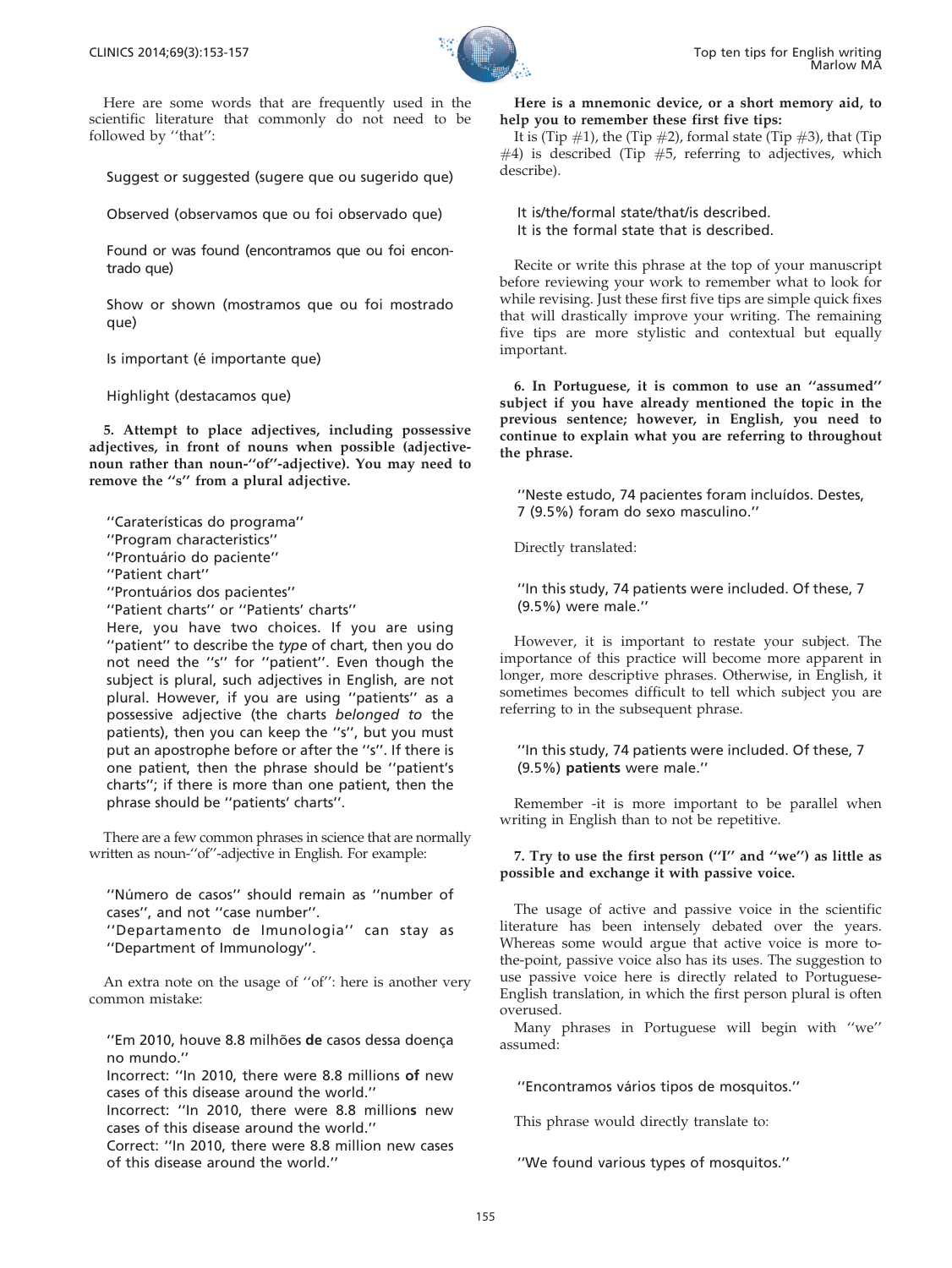

Many native English-speaking researchers will use ''we'' in their writing, quite often actually. However, there is a defined theory as to why passive voice is specifically used in the scientific literature and not in other types of written material in English. In general, passive voice is used to give emphasis to an object upon which an action is being performed. For example:

In active voice: ''The man ate the apple.'' The main point of this sentence is that the man was the one who ate the apple.

If we reverse it to passive voice: ''The apple was eaten by the man.'' Now the main point of the sentence is that the apple was eaten.

Returning to the previous phrase, if you say ''we found various types of mosquitos,'' then you are emphasizing that you found the results.

Now, if you put the phrase in passive voice: ''Various types of mosquitos were found.'' Here, you are emphasizing that various types were found, and it's no longer as important that you found them. In this case, you are emphasizing that in your well-designed study, which can be repeated by any other researcher, various types of mosquitos will be found. After all, aren't reproducible results what is truly important to emphasize when communicating research?

Feel free to use ''we'', keeping in mind the abovedescribed theory. If you do use it, try to limit the use of ''we'' to convey information or results that you would like to emphasize as novel or high impact. Additionally, ''we'' should be used instead of passive voice when a verb phrase constructed in passive voice plus a gerund is not being performed by (or does not match) the subject:

Incorrect: ''PCR was conducted using taq DNA polymerase.'' Here, it is not PCR that is ''using'' taq DNA polymerase; it is the author. Therefore, ''we'' would be the appropriate choice.

Correct: ''We conducted PCR using taq DNA polymerase.''

The verb ''to use'' is most commonly misused in this context. You should conduct a ''Find'' search in Microsoft Office Word for ''used'' and ''using'' to check whether you have used this verb correctly. I specifically did not include a Portuguese version of this phrase because this is a very common mistake that is even found in published texts written by native English speakers.

8. In your graphs, titles should always be singular, and do not use ''variables'' as a heading.

| Characteristic        | Odds Ratio        | 95% CI |
|-----------------------|-------------------|--------|
| (NOT Characteristics) | (NOT Odds Ratios) |        |
| Sex                   |                   |        |
| Male (NOT Males)      |                   |        |
| Female (NOT Females)  |                   |        |
|                       |                   |        |

A variable is only a variable in the methods when you are analyzing your results, after which it becomes a characteristic, risk factor, demographic or other parameter. Be sure to

change ALL of your decimal commas into decimal periods! Highlighting the table and conducting a ''Find''/''Replace'' search for  $i'$ ,''/''.'' can help to ensure that you don't miss any.

9. Prepositional phrases, transitions and adverbs in the beginning of sentences should be followed by a comma:

''Neste estudo encontramos este resultado.'' ''In this study, this result was found.''

Other common phrases:

| In Brazil,              |
|-------------------------|
| Of these,               |
| However.                |
| Therefore,              |
| Currently,              |
| As previously reported, |
|                         |

Try to read the phrase aloud. If you take a breath or pause when reading the sentence, then you likely need a comma there. If a sentence contains more than two commas (not including lists), it should be split into more than one sentence.

#### 10. If it is poorly written in Portuguese, then it will be poorly written in English.

Translators are not miracle workers. Make sure that you consult a Portuguese professional, or simply have a colleague, friend or other professor read your work critically, specifically for the Portuguese. When a translation is returned to me because the journal requested a review by a native English speaker, I normally find unfamiliar, random paragraphs with very poor or confusing English in the submitted manuscript. Frequently, when a ''final draft'' is circulated among a group of researchers for final approval before submission, co-authors will add last-minute details, thoughts or references. These extra paragraphs with unrevised English are easy to identify and decrease the overall quality of the text. Thus, always make sure you are sending the absolute final draft for translation. Just one paragraph could result in having the paper returned to you for ''review by a native English speaker'', unnecessarily delaying the paper's publication for weeks to months and adding costs for additional English revision. Worse, the reviewers may think you did not care enough to review your paper carefully before submission, biasing how they rate the manuscript in general. A well-written article can eliminate the possibility of reviewers rejecting a paper solely because they could not understand the main point or the relevance of the research to the journal at first read. Reviewers do not have the time to stop and read over and over again to understand the meaning of your article. It is up to you to show them why your hard work should be published in their journal. Don't let something like poor English, which is not related to the quality of your research, cause your rejection.

Above all, remember that the underlying principle in scientific writing in English is ''less is more''. This concept varies greatly from the principle underlying most formal Portuguese writing, in which you must be elaborate to be understood. Consider preparing an outline before you begin